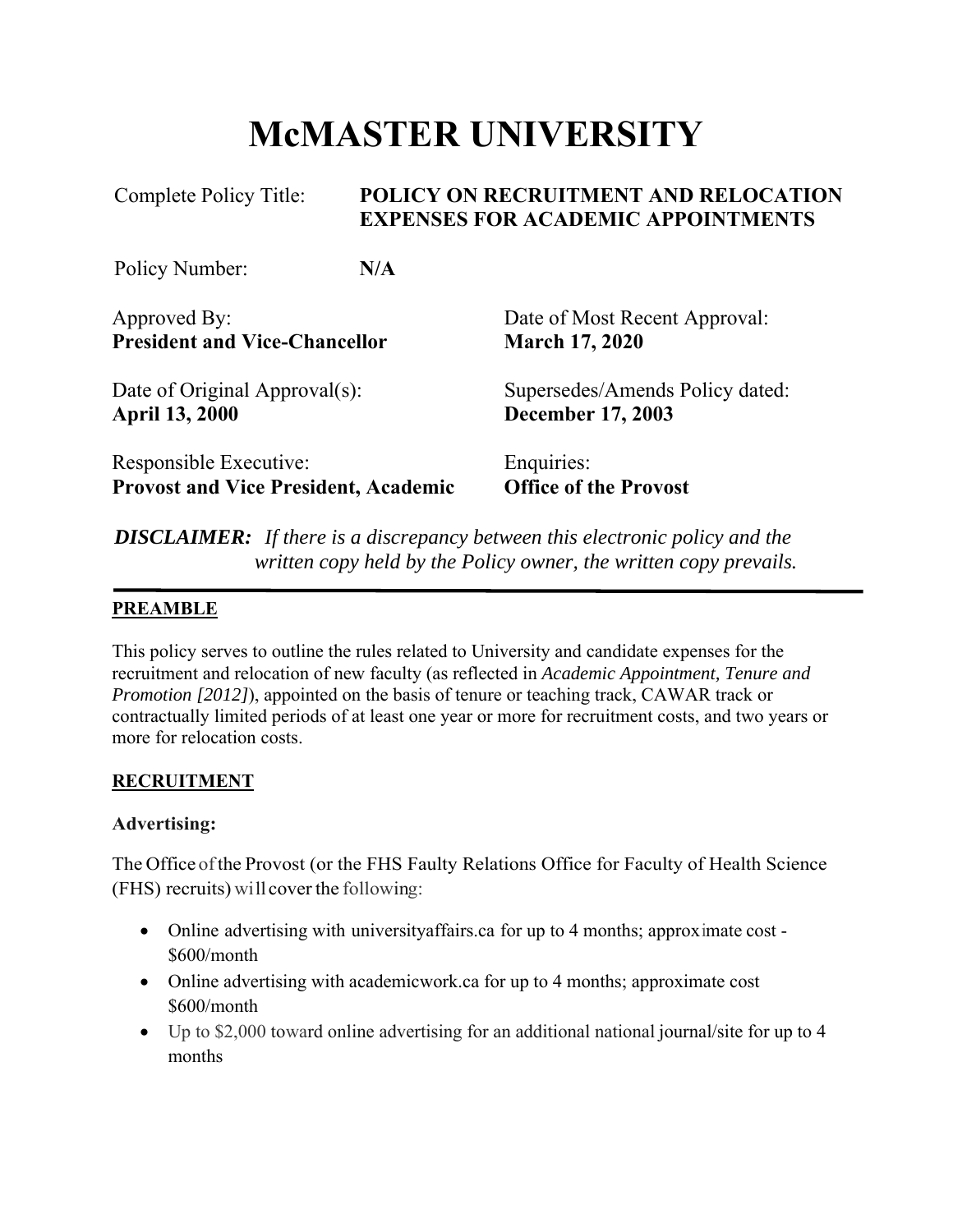• In the case of foreign academic hires, funding for online advertising on two Canadian sites until a positive Labour Market Impact Assessment (LMIA) is received.

Advertising costs over the above stated limits will be the responsibility of the hiring Department or the Faculty.

*Please note: when hiring a non-Canadian, we must actively recruit for Canadians/PRs until we receive a positive Labour Market Impact Assessment. Therefore, the advertisements must remain posted on Canadian sites (including the University site) until notified by the Provost's Office (or FHS Faculty Relations office for FHS recruits) that postings can be removed (i.e. when we have the positive LMIA). U.S., Mexican and Chilean citizens are exempt from the LMIA process as they are eligible for work permits under the free trade agreement. Reference SPS A1 for more detailed information.*

## **Faculty Candidate Expenses:**

The Office of the Provost (or the FHS Faculty Relations Office for FHS recruits) will cover the following:

- Airfare for the one-time full cost of two-way (return) transportation, to a maximum of economy airfare or equivalent, for the individual only.
- Transportation to McMaster from the airport and return, up to \$200. Note: alternatively, if the candidate rents a car, we will cover up to the amount of \$200.
- Accommodation during the interview period at the current rate of \$120 weekday or \$140 weekend are eligible for reimbursement from the Provost's Office.

Exclusion: All local hospitality costs are to be covered by the hiring Department or Faculty.

# **RELOCATION**

The following relocation related reimbursements will only be made to new faculty (as reflected in *Academic Appointment, Tenure and Promotion [2012]*), appointed on the basis of tenure or teaching track, CAWAR track or contractually limited periods of **two** years or more; and if the employee's move results in the employee's new place of residence being at least 60 kilometres closer to McMaster than their current residence.

## **Moving Expenses:**

It is the policy of the Office of the Provost (or the FHS Faculty Relations Office for FHS recruits) to reimburse for the standard moving charges that are in accordance with the University's Strategic Procurement policy, to a maximum of \$5,000. Any eligible amounts above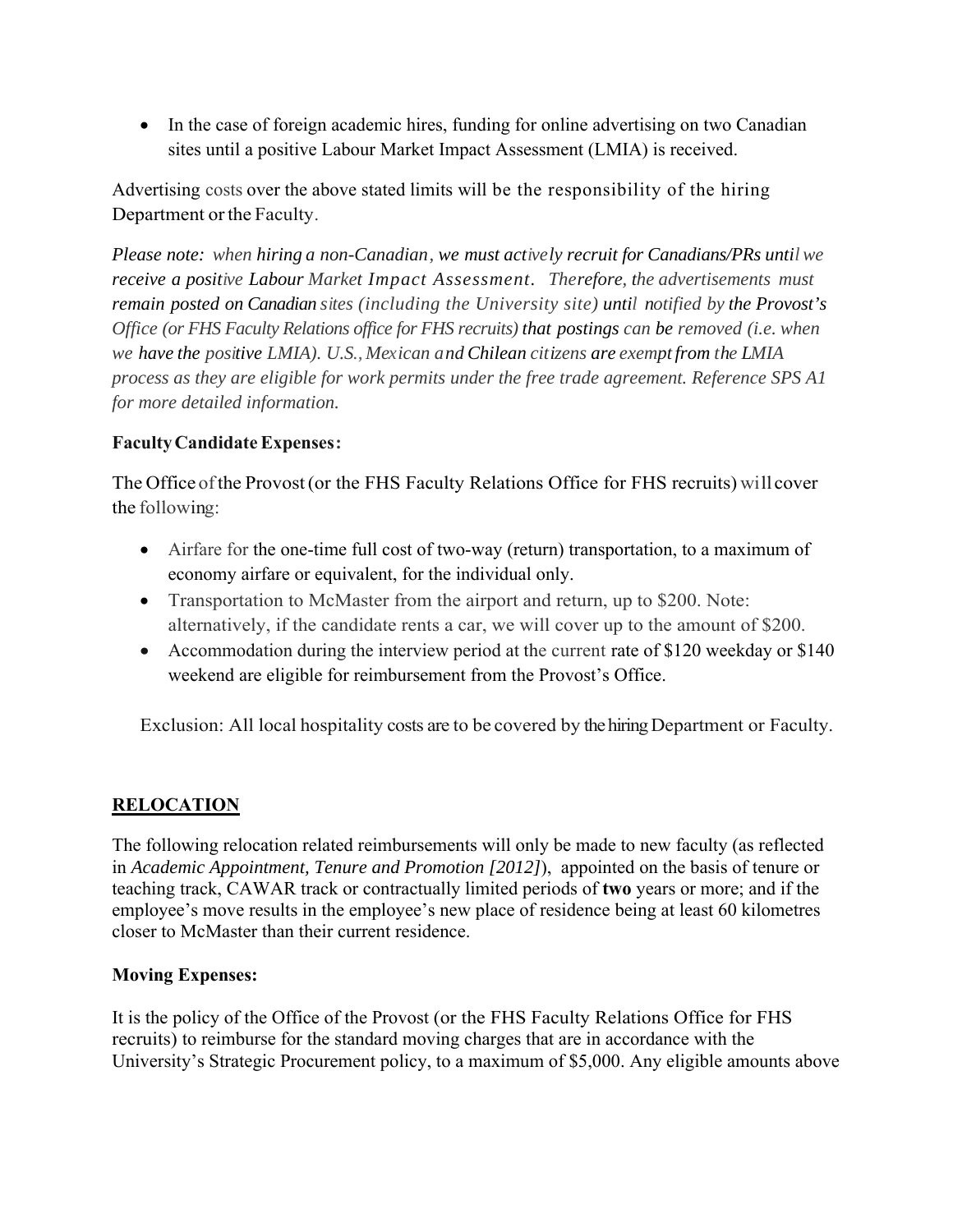this threshold would be the responsibility of the appropriate Faculty Dean's or Academic Department office.

Eligible expenses include:

• the cost of packing, transporting or storing personal and household effects while moving from the old residence to the new. (storage charges are limited to a two-month maximum)

Ineligible expenses include:

- costs to move automobiles, boats, or trailers
- charges and fees to connect/disconnect telephones, utilities and appliances
- fees to cancel leases;
- the cost of selling the old residence (including advertising, legal fees, real estate commission, and mortgage discharge penalties)
- legal fees and land transfer tax in purchasing new residence
- housekeeping or cleaning services

As a member of the Canadian Association of University Business Officers (CAUBO), the University has contractual agreements with two preferred corporate international moving companies that offer substantial discounts and guaranteed services. More information regarding the University's preferred movers can be found at https://www.caubo.ca/discovercaubo/member-discounts/moving/.

Should a new appointee wish to use a company for moving other than McMaster's preferred suppliers, quotes from at least two moving companies in addition to an estimate from one of the approved McMaster movers is required in order to be eligible for reimbursement of moving costs. Normally, the lowest estimate is accepted.

#### **Travel Expenses:**

In addition to moving expenses, the Office of the Provost (or FHS Faculty Relations Office for FHS recruits) will also pay travel expenses for the new appointee, his/her spouse and dependent children, in accordance with the McMaster University Reimbursement to Individuals Policy, which generally allows for a maximum of economy airfare by the most direct route from their place of residence to the Hamilton vicinity. Expenses which may also be reimbursed under this policy include:

#### EITHER:

i) the cost of meals and accommodations, required in transit, and up to one week, while awaiting permanent accommodation in the Hamilton vicinity*.*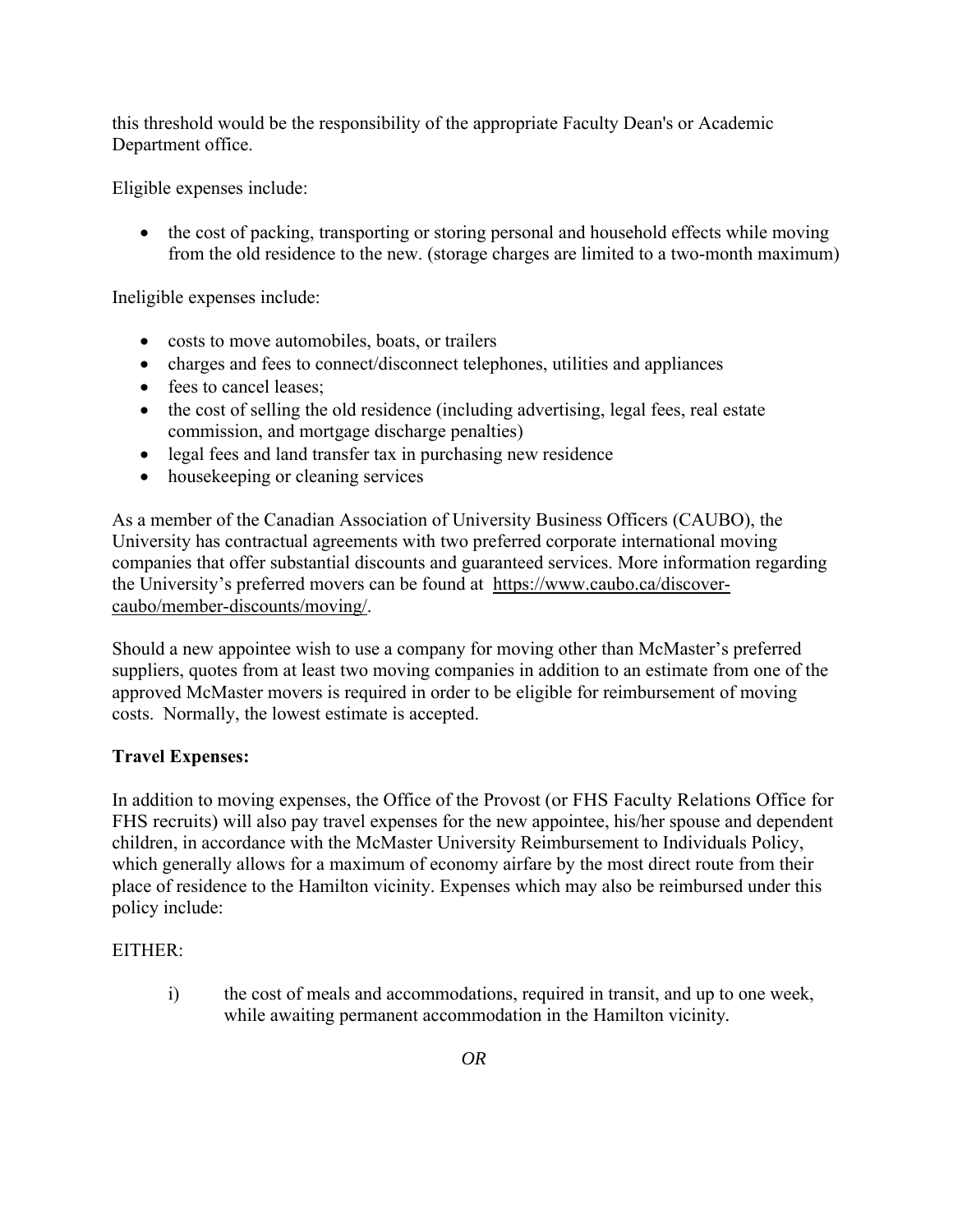ii) the one-time full cost of two-way (return) transportation, to a maximum of economy airfare or equivalent, for the individual and spouse, if applicable, in advance of the relocation for the sole purpose of searching for and establishing residence in the Hamilton vicinity.

## **Immigration Fees:**

In addition to moving and travel expenses, the Office of the Provost (or FHS Faculty Relations Office for FHS recruits) will reimburse the new appointee, his/her spouse and dependent children, if applicable, for the following fees:

- 1. Employment authorization
- 2. Application for Permanent Residence fee
- **3.** Application for citizenship fee

**New faculty appointed for a contractually limited period of less than two years** (as reflected in *Academic Appointment, Tenure and Promotion [2012]*) are not entitled to the above relocation reimbursements, however will be entitled to travel expenses for the appointee, his/her spouse, and all dependent children, to a maximum of economy return airfare by the most direct route from the place of residence to the Hamilton vicinity (the place of residence will be indicated in the letter of appointment). The return portion of the fare will be the rate in effect at the time the appointment ends; if the appointment is extended it will be the rate in effect at the end of the period of extension. Reimbursement will be made at the request of the appointee upon arrival in Hamilton, and vouchers will be required for all expenses incurred.

#### **General:**

For new appointees currently living within a 60 km radius of Hamilton, the appointee relocation policy does not apply.

New appointees wishing to take advantage of these relocation arrangements are required to do so within six months of the effective date of their appointment unless an extension of this time limit is approved, in advance, by the appropriate Faculty Dean's Office or the Academic Department.

Questions concerning travel and moving arrangements should be directed to the appropriate Faculty Dean's Office or Academic Department. Questions related to immigration matters should be directed to the Provost Faculty Relations Office or the FHS Faculty Relations Office.

Should the new appointee leave the University before completing **two** years of service, he/she must reimburse the University a portion of any moving expenses paid. The amount will be calculated on the basis of 1/24 of the allowance for each month of the two year period, not yet served.